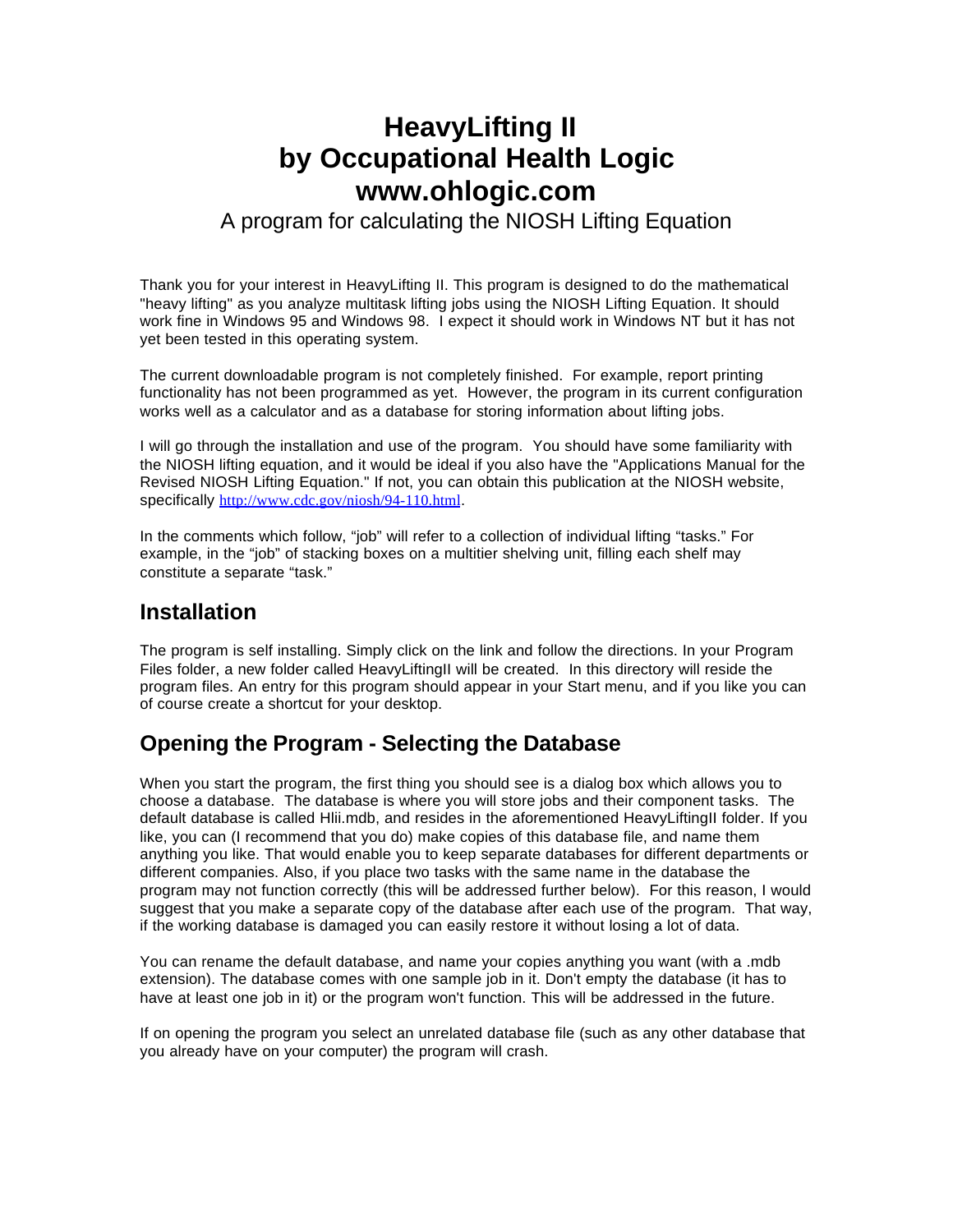# **The Main Screen**

The main screen (Worksheet) is where lifting data are entered and calculated. First, we will address the text boxes in which data are entered. Then, we can look at the various command buttons. Finally, we can discuss a few of the menu items (all of the menu items are not functional at this point).

### **Text Boxes and Command Buttons**

-General Job Data. The text boxes in the top third of the screen are for entry of general data about the job and the job analysis. These include the department, the job title, the analyst performing the job, and the date. Also, there is a large box for a more detailed job description. The slightly smaller white box to the right is a list box which is not used for data entry. We will discuss the use of this box later.

-Task Variables. These are the variables described in the NIOSH Lifting Equation, including average weight, maximum weight, vertical and horizontal hand positions, etc.. At this point it is assumed that the user has some knowledge of the meaning of these variables as described in the "Applications Manual for the Revised NIOSH Lifting Equation." If control of the load is required at the destination of the lift, the small box can be checked. I would like to make special mention of the box titled "Task name". For each task in the multitask job, you have to put a unique task name. A given job cannot have two tasks with the same name, and you can't leave this blank. I would suggest that you give every task saved in the database a unique name, to prevent possible problems later (see Menu Items).

-"Calculate Task" Button. Once the appropriate data items are entered, we can obtain the calculated data for the individual task by clicking this button. The various multipliers and other calculated items will appear in the "Calculated Data" table. Again, we will assume a familiarity with these concepts from the "Applications Manual for the Revised NIOSH Lifting Equation." If the job is a single task job, then you are done at this point. However, if it is a multitask job then go on to the next step.

-"Add Task to Job" Button. This button saves the current task in a collection, and places relevant data from this task into the grid near the bottom of the screen. At the very bottom of the screen, a count will be kept of the number of tasks entered into the job.

-"New Task" Button. You can use this button to clear the task variable data entry boxes for the next task. However, here is a tip: if the new task does not vary greatly from the previous one (for example, the only difference might be change in a shelf height) then you may not want to use this button; you can simply enter a new task name and change the specific task variable that does differ. This can save you some typing.

For each task entered and calculated, click on the "Add Task to Job" button to add the task to the job. The tasks will be entered into the collection and into the grid. If you wish to remove a task from the grid, but do not wish to permanently delete it, simply click on the desired task in the grid. It will be removed from the grid, and placed back into the worksheet data entry boxes. If an error had been made before the task was placed into the grid, it can now be fixed and the task recalculated and reentered into the grid (in this situation you do not need to rename the task). Or, the task can be permanently deleted at this point by clicking the "Remove Task" button.

-"Remove Task" Button. This button permanently removes the current task from the collection (but not from the database if it has already been saved).